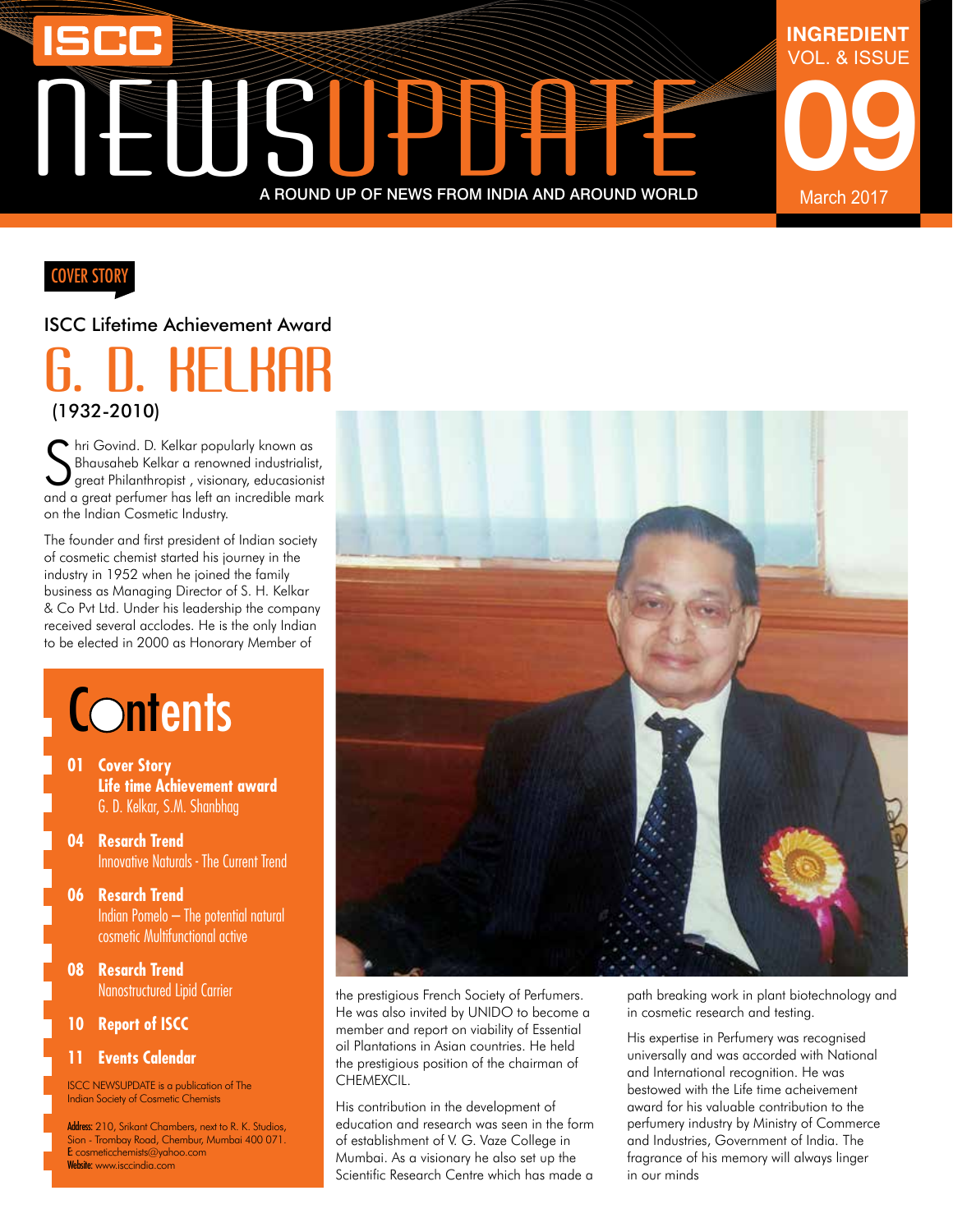## **Propolis Oléoactif® TL Multifunctional anti - wrinkle**





**Clinical Study to demonstrate the anti-ageing activity** Organic Propolis Oléoactif<sup>®</sup> TL Reduction of the depth of the main crow's foot **enabled us to win the** wrinkle up to 24.5% Reduction of the wrinkle volume up to 26% China Personal Care & Cosmetics Innovation Award 2016 in the category of 'Active Ingredients-Anti-aging' It responded to various criteria of this contest Safety compliance, Efficacy/Functionality, Cost- $24.5<sup>9</sup>$ effectiveness, Green/Sustainable **FEST** (kj<br>H Skin surface is up to 26% smoother **Protects against photo-induced oxidative stress** stress<br>otects the<br>live stress<br>interesting the street adjcals<br>interesting the skin healthy<br>whisibly fills and smoothes wrinkles and fine<br>whisibly fills and smoothes skin healthy Applied to the skin, Propolis Oléoactif® TL protects the cutaneous cells from photo-induced oxidative stress 5.5 times better than pure vitamin E cavenges ...<br>eavenges ...<br>iills and smoothes wrinnealthy<br>iills and smoothes skin healthy UVB photoinducedoxidativestressdegree luit par les UV<sub>B</sub> (%) Sun flower of : Vitamin E (3 mM) Creanic Proposis Oldsactif TL

**EXCLUSIVELY DISTRIBUTED BY :**



### **CHEMHOUSE MARKETING**

Revolution in Cosmetics

Unit No.601/602, 6th Floor, Indiabulls Mint Corporate Park, Behind Hiranandani Meadows, Beside Hyde Park, Manpada, Thane - 400610 ● Tel No.: 21710308 / 21710550 **ISO 9001 : 2015 certified company**

**Email ID :** info@chemhousemarketing.co.in / info@brinkchemicals.co.in

**Web :** www.chemhousemarketing.co.in / www.brinkchemicals.co.in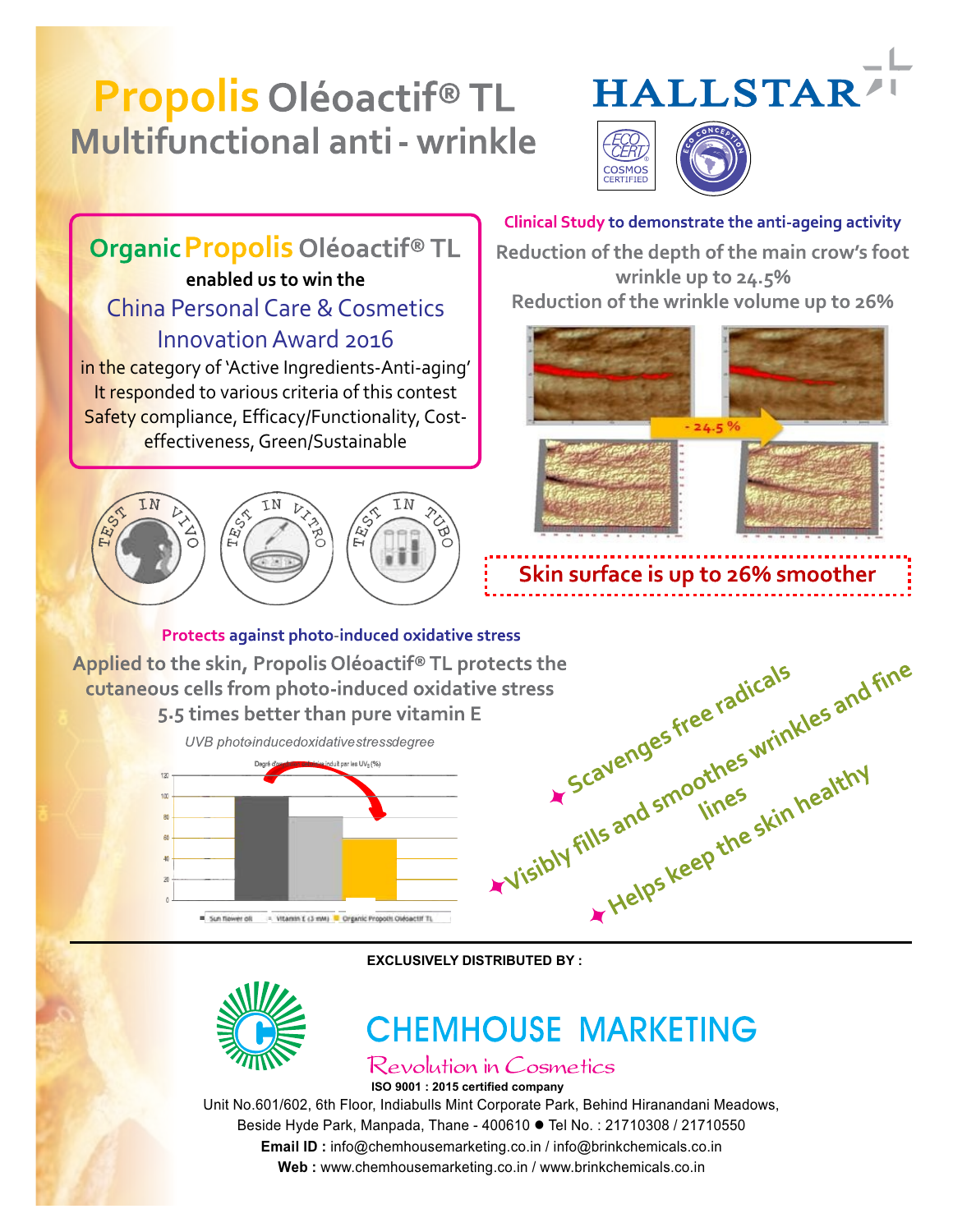### Cover Story

## S.M. SHANBHAG ISCC Lifetime Achievement Award

After passing BSc Tech from UDCT in year 1969<br>Lightne, a cosmetic brand. It's transition to Lever<br>transformed it from 1 area turnum is user 1971 to I joined Lakme. My entire lifetime was spent on transformed it from 1 crore turnover in year 1971 to 1500 crore in year 2005 when I retired.

All along I was involved in product development. In the process I rose from Officer to General Manager level. With various constraints in that period focus was indigenous cosmetic products with reasonable price which can sell in local market.

In this process several local suppliers were encouraged with all in lab synthesised raw materials conceptualized process technology or machinery. These spoon fed innovations became prosperous businesses for these entrepreneurs.

My association with Lakme and cosmetics did not end after Unilever retirement. I worked in various companies as technical consultant. I am currently associated with Trent Ltd. which is original Lakme shell company. Rebirth Lakme has happened in the name of Studio West.

In this long journey most valued longest association was of one person I most respect. He is none other than Mr Anil Chopra.

" I have been associated and worked along with Mr. SM Shanbhag - SMS, as he is fondly known, for 34 years. My association with him started in 1982 in the erstwhile Lakme Ltd company under the Chairmanship of Mrs. Simone Tata. It was a difficult time as India was a closed economy. But SMS went beyond being an outstanding R&D cosmetics chemist to understanding raw materials and helped many a manufacturer to start making speciality chemicals for Lakme. This helped Lakme in offering quality products at a reasonable price to consumers, making it the No. 1 brand in India.

Both SMS and I moved to Hindustan Unilever in 1999 and maintained Lakme's leadership, till we both retired.

I believe that SMS's contribution to the cosmetics industry in India is truly outstanding. My heartiest congratulations at HPCI conferring on Mr. SM Shanbhag 'Lifetime Achievement Award'.

**Anil Chopra** Former CEO – Lakme Lever Ltd



**K** SMS greatest strength lies in his passion to teach and train his juniors. The cosmetics industry in India has several persons who have been associated with Lakme and had the enormous benefit of SMS's guidance. - Anil Chopra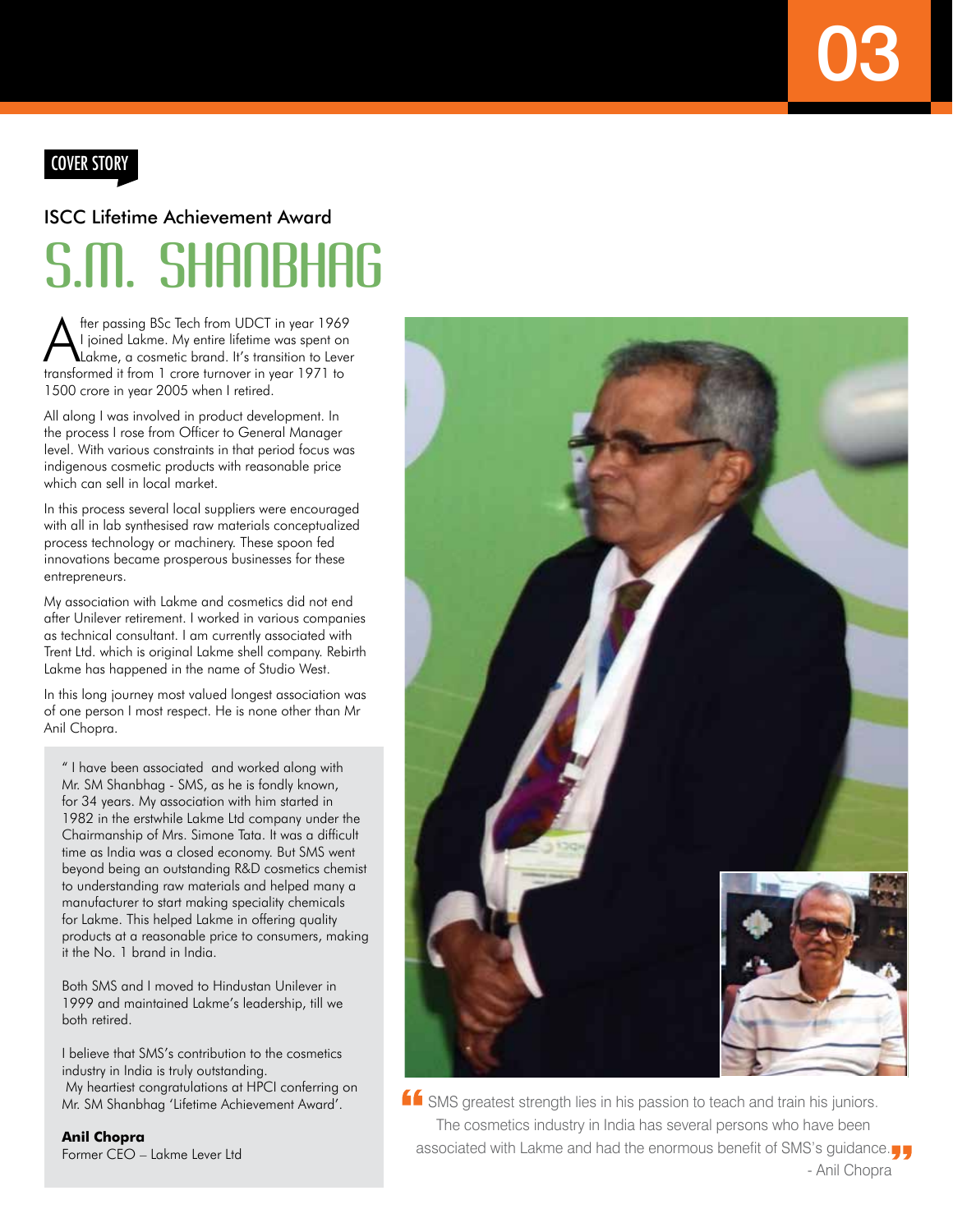#### RESEARCH TRENDS

## INNOVATIVE NATURALS - THE CURRENT TRE

Dr Renuka Thergaonkar

N atural and organic are not new to us.<br>
Being Indians we have grown with<br>
concept of using only natural ingredients<br>
concept of using only natural ingredients Being Indians we have grown with as beauty potions. We have been brought up on Rich heritage of Ayurvedawith Lepas and tails. But slowly with the awareness to sustainability issues the concept of naturals and organic have picked up. Today most formulations in India revolve around the Ayurvedicreceipes. But these products are traditional products with traditional feel.

The Drawbacks of current natural products are generally these are heavy feel formulation with no sensorial benefits and even the efficacy is subjective to batch wise variation of herbs.

Today Organic Monitor values the natural and organic cosmetic market at US\$10.4bn, with certified products making up \$3bn in Western Europe alone.

It is estimated the natural cosmetics market hit \$30 billion last year and it is predicted it will have a annual growth rate of 10% until 2019 (source Cosmetics Design).

Suddenly the market has turned to natural and organic products with emphasis on Innovative products. Innovation is being considered with respect toConsumer expectations, Sustainability, Natural formulations, Enhanced Sensorial appeal, Feel good Fragrances, Enhanced Efficacy and other aspects. Initially the market was more emphasizing on certified natural and organic products. But today a New breed of organic beauty product is emerging, where 'organic' is not always the main marketing message, Specific product benefits are becoming more prevalent on packaging, with sensitivity claims topping the list. The main key drivers in these products are

- **FREE FROM**
- AVOIDING OF SYNTHETIC CHEMICALS
- SYMBOLS and LOGOS

The whole world specially the consumers are looking on the labels for the claims pertaining to:

- Ethical Sourcing Of Ingredients,
- Green Chemistry,
- Sustainable Packaging,



- Organic /Natural
- Sustainable Production Methods,
- Water Management
- Reduction Of Carbon Footprints

The basic consumer expectation which where seen till few years back have just merged into bigger expectations in current era.





Organic & Natural Beauty from within Environmental  $\mathcal{R}$ Social benefit Sensorially best/

Figure 2 Current Broadspectrum Expectations of Consumers

Sustainability

Ingredients are not left behind but play a major role on the consumer buying process. More and more consumers are looking at the natural ingredients and products having completely natural and organic ingredients. Today even when we call the products oranic or natural as per the defination they are called organic if they contain-

- Categories of permitted ingredients
- 95 % min of natural ingredients or of natural origin on the total of the ingredients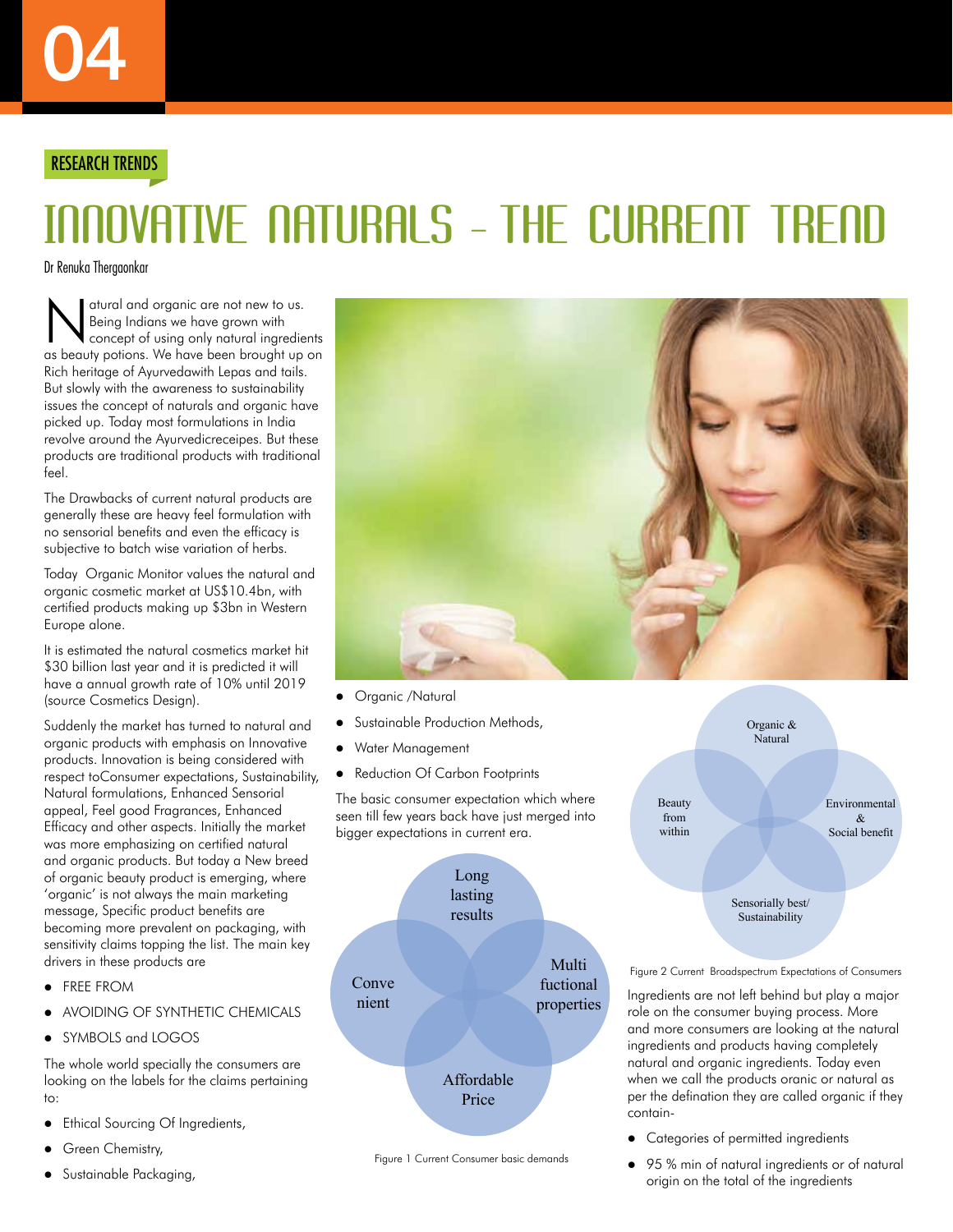# 05



- 5% max. of synthetic ingredients of the total of the ingredients
- NATURAL and ORGANIC 95 % min. of plant ingredients certified as Organic on the total of plant ingredients
- NATURAL 50% min. of plant ingredients certified as Organic on the total of plant ingredients

Hence the developed innovative naturals should fall in the category of these definations. The future ingredient trend is on:

- Super Food- link between organic food and beauty is getting more pronounced, with superfoods such as avocado, Kiwi, kale and pumpkin now featuring in ingredients lists for organic beauty products.
- Flower Power : Ingredients such as Helicrysum, chrysanthemum, Black Rose, Orchid etc are the future power packed ingredients.
- Natural colours- Colours from natural origin , clays and pigments from plant sources will be seen more in products
- Similarly the ingredients with more stress relieving and exotic luxurious feel like Caviar Crystal, White Truffleetcwillbeseen more.

The prohibited raw materials will be more from the categories pertaining to synthetic colorants, synthetic perfumes, synthetic anti-oxidants, synthetic emollients, synthetic oils and fats etc.

The innovative formulations trend will be more on creating completely natural cosmetic products but with enhanced sensorial feel. The challenge will be to keep the integrity of organic intact whilst still being able to scale it up.The emphasis will be on creating sustainable products. Sustainability will be considered at the R&D phase only as it not only drive innovation

in new products and processes but also bring cost savings and more efficient and consistent compliance. The use off delivery systems like natural penetration enhancers (mangiferein, nicotinamideetc), microsponges, chronospheres, chitosansetc will be done more to create efficacious cosmetic products. The formulations will be aiming more on

- Design the processes to reduce waste generation e.g. Cold Process emulsions
- Decreasing the need for solvents or exploring the use of safer solvents e.g. reduction in use of LLP
- Design of products with low water consumptions

Similarly the formulation approach for these products will be more towards scientific validation of standardized activities , Using these validations then the extracts will be incorporated in the product. The standardization and validation will be done on the basis of toxicity studies, physical phytochemical evaluations and assays such as antiageing assays, antioxidant assays, antityrosinase assays etc.

The finished cosmetic natural products are not accepted without a good fragrance by the consumers. But for the innovative naturals the industry will emphasis more on pursuing organic and natural fragrances in end products. Limited edition branding is likely to become increasingly visible in fragrances, creating an aura around an umbrella brand. Eco certified Fragrance raw material

Complying the regulatory demands of IFRA will be more preffered. The fragrance selection will be on the basis of Emotion Mappingwhere Fragrances will be more consumer mood and life style centric with Feel good effect. More Use of Delivery System like:

- Chitospheres : Biodegradable , enhances stability of fragrances without use of surfactants Prevents oxidation and degradation of products. Chitosan is a fully biodegradable natural polymer of marine origin
- Cosmospheres : beads based on cellulose and lactose. They have no shell wall and disappear completely when rubbed delivering the fragrance.

The fragrance blends with cosmetic benefits will be more preffered in these products. The fragrances will be more towards the

- Sweet, Soft, Sparkling & Surprising notes: Sorbets, Cashew Apple
- Oceanic, marine, ozone notes
- Subtle citrusy Floral notes
- Flower Blossoms
- Amber, Praline
- Calamondin– Vibrant citrus note

Though the new breed of natural cosmetics are slowly coming in but still the various accredating agencies are taking efforts on the international level to create certified products. The various international accredating agencies are:

- 1. Argencert- Argentina
- 2. Ecocert Europe
- 3. California Certified Organic Farmers (CCOF)
- 4. International Federation of Organic Agriculture Movements (IFOAM)
- 5. The Ecological Farming Association
- 6. Organic Farming Research Foundation (OFRF)
- 7. Organic trade Association
- 8. Community Alliance with Family Farmers
- 9. Institute for Marketecology (IMO)
- 10. SKAL- Neatherlands
- 11.DEMETER
- 12. BDIH Germany
- 13. ICEA(Institute for Ethical and Environmental Certification) - Italy
- 14. Cosmebio– France
- 15. Cosmos
- 16. Made Safe
- 17. Control Union certification

Hence Innovative Natural formulations are today more of creators creativity with a blend of scientific technology and consumer expectations.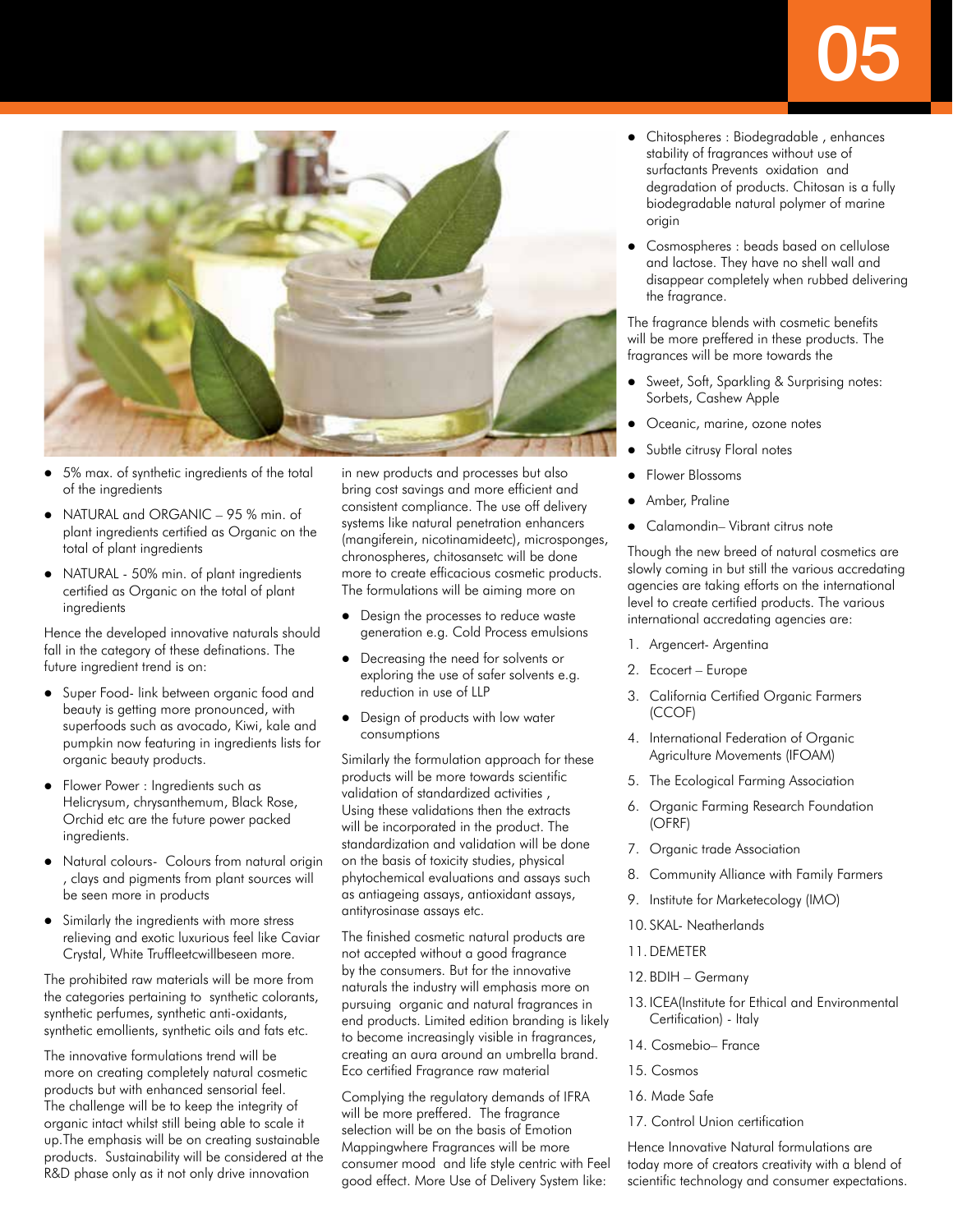#### RESEARCH TRENDS

## INDIAN POMELO – THE POTENTIAL NATURAL cosmetic Multifunctional active

Rahul Deshkar, Renuka Thergaonkar, Kshitij Satardekar

**Abstract:** Citrus Grandis is one of the most important member of the citrus family and having rich phytochemical properties. The study was conducted to evaluate the cosmetic activity of Indian Pomelo. The peel, pulp and peel plus pulp components were extracted in ethanol, ethyl acetate and distilled water by maceration. The extracts were analyzed for antioxidant activity by DPPH assay and Tyrosinase inhibition by Tyrosinase inhibition assay. Higher antioxidant activity was found 93% in peel extract in distilled water. Maximum Tyrosinase inhibition of 85% was observed in extract containing Peel and pulp. Hence it can be concluded that the extract has high potential for being used as cosmetic active ingredient as it is completely ecofriendly, sustainable and biodegradable.

**Introduction:** Pomelo also known as also called Pumello, Jabong, Lusho, Chinese Grapefruit, Shaddock and 'Chakotra'(Hindi), "Papanas" (Marathi) is a widely grown fruit in coastal regions of Maharashtra. The pomelo fruit belongs to citrus family & are closely related to grapefruit. It belongs to family "Rutaceae" & genus "citrus". Scientific name of pomelo is *Citrus Grandis* or *Citrus Maxima* & these fruits are native to south and Southeast Asia. Pomelo, is the largest member of the citrus family. Pomelo is big fruit with thick greenish yellow skin. Color of pulp differs as per the variety.

#### **Pomelo varities & major production states in India**

| <b>Citrus</b>        | Cultivars                                                                                                      | Area of                                        |                                                                                                                                     |
|----------------------|----------------------------------------------------------------------------------------------------------------|------------------------------------------------|-------------------------------------------------------------------------------------------------------------------------------------|
| group                | Indigenous                                                                                                     | Exotic                                         | cultivation                                                                                                                         |
| Pomelo<br>(C.maxima) | Chakotra,<br>gagar, Red<br>flesh, White<br>flesh, Pink<br>fleshed,<br>kanapora,<br>bhogote,<br>sah<br>mayngor, | Sweet<br>china,<br>royal,<br>triumph,<br>foxey | North eastern<br>states,<br>foothills of<br>northwestern<br>Himalaya,<br>part of Bihar,<br>uttarakhand,<br>Uttar pradesh,<br>Orissa |



#### **Pomelo cultivation:-**

Pomelo fruit can be grown on wide variety of soils from coarse sand to heavy clay. However, it grows in the deep, medium textured, fertile soils in lowland tropic sand elevation not exceeding 400 MASL ( meters above sea level ). The best soil pH is 5.5 to 6.5. The optimum temperature is 25oC to 32oC is required with annual rainfall of 150cm to 180 cm for its best growth yield.

#### **Uses**

- Mostly pomelo is consumed as a food as it has high dietary nutritional values.
- Being from citrus genus it is a rich source of vitamin C extraction.
- Naringin is a flavanone derived from pomelo has great pharmaceutical significance.

#### **Medicinal properties of pomelo fruit**

- Pomelo fruit prevents urinary tract infection.
- Helps in preventing common cold and flu.
- Helps in healing of wounds.
- Promotes healthy teeth and gums.
- Regulates blood pressure level.
- Aids in weight loss.
- Fights against cancer.
- Fight against aging.
- Have antimicrobial activities.
- **•** Have high antioxidant properties.
- **•** Have Tyrosinase inhibition potential.

#### **Plant material & extraction**

Pomelo fruit samples were harvested from the pomelo tree from Mumbai region. Initially pomelo fruits were washed & peeled off and pulp part was crushed. Peel components, pulp components & peel-pulp components were extracted in ethanol, ethyl acetate & distilled water respectively using maceration technique. 20 g of peel part, pulp part, peel-pulp part were soaked in 80 g of solvents (w/w) for 24H respectively. After 24 hrs extracts were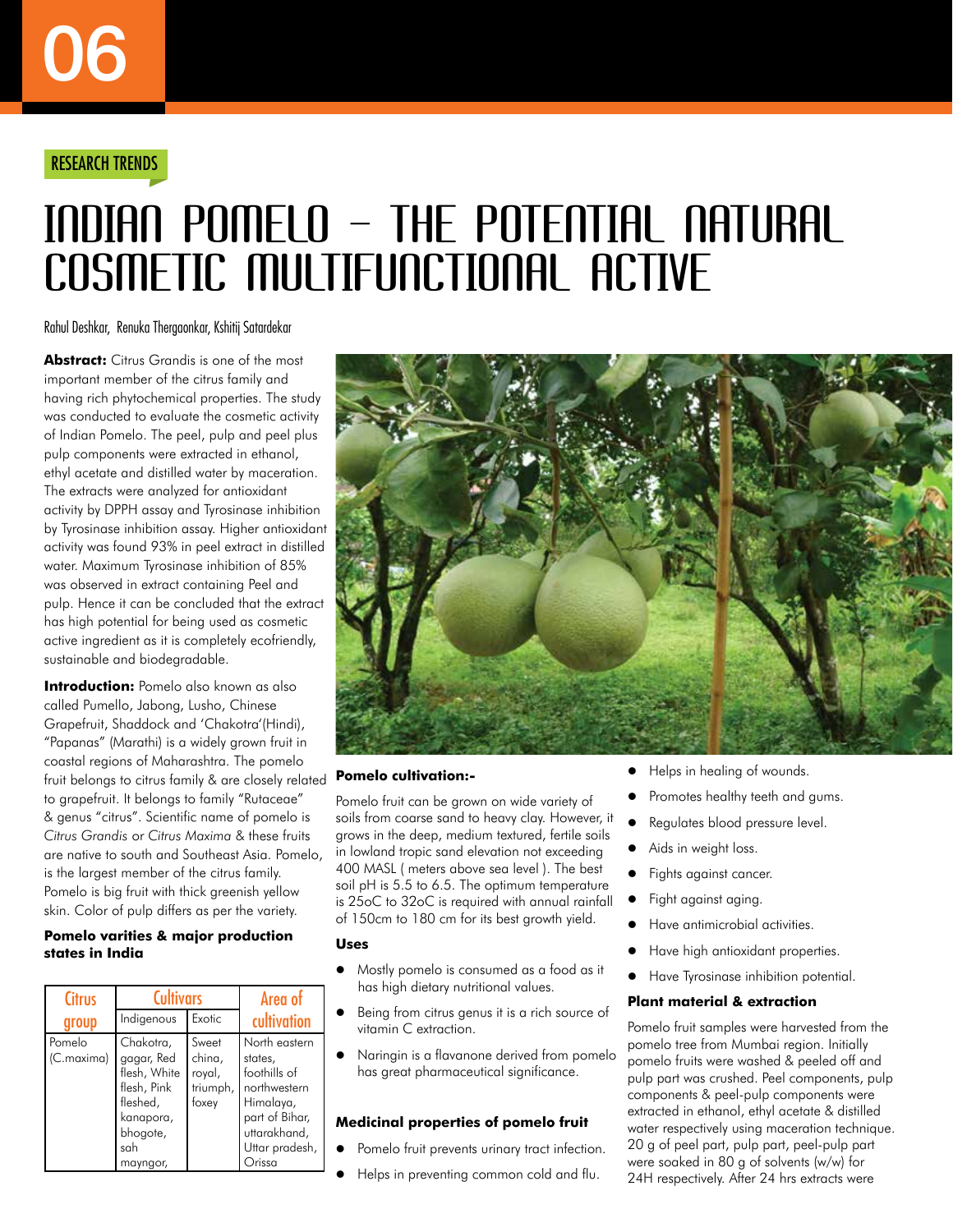filtered and subjected to evaporation at 450C for 7 days in oven. Extracts obtained were A- Peel in Ethanol, B- Pulp in ethanol, C- Combination of Peel and Pulp in ethanol, D- Peel in ethyl acetate,, E- Pulp in ethyl acetate, F- Combination of Peel and Pulp in ethyl

acetate, G- Peel in Water, H- Pulp in water, I-Combination of Peel and Pulp in water.

#### **Phytochemical testing of extracts:**

| <b>Extracts</b>           | <b>Ethanol</b> |   | <b>Ethyl</b><br>acetate |   | <b>Distilled water</b> |   |     |                                  |  |
|---------------------------|----------------|---|-------------------------|---|------------------------|---|-----|----------------------------------|--|
| Tests                     | Α              | В | Ċ                       | D | E                      | F | G   | Н                                |  |
| Test for alkaloids        |                |   |                         |   |                        |   |     |                                  |  |
| Test for<br>carbohydrates |                |   |                         |   |                        |   |     | $\hspace{0.1mm} +\hspace{0.1mm}$ |  |
| Test for proteins         |                |   |                         |   |                        |   |     |                                  |  |
| Test for flavanoids       | $^{+}$         |   | $^{+}$                  |   |                        |   | $+$ |                                  |  |
| Test for tannins          | $+$            |   | $^{+}$                  |   |                        |   | $+$ |                                  |  |
| Test for saponins         |                |   |                         |   |                        |   |     |                                  |  |

presence, "-" Absence,

#### **Efficacy Testing of Pomelo Extract:**

The extract was evaluated for the antioxidant and antityrosinase activity by DPPH assaya and Tyrosinase inhibition assays.

#### **1. Antioxidant assay**

All extracts of pomelo in concentrations of 1mg were added to 0.5 ml of 10mM DPPH in ethanol & the solution was kept for incubation in the dark for 30 min. The absorbance of reaction mixture was measured at 517 nm with a spectrophotometer.

The anti-oxidant ability was calculated as follows:

Antioxidant activity (%) = 100-(sample absorbance-blank absorbance)  $\times$ 100 Positive control absorbance

**Table 1: Antioxidant activity of Pomelo extracts**

| <b>Extract Name</b> | % activity |
|---------------------|------------|
| Α                   | 84.99      |
| B                   | 63.11      |
| C                   | 80.69      |
| D                   | 68.35      |
| E                   | 59.03      |
| F                   | 74.83      |
| G                   | 90.22      |
| Н                   | 49.58      |
|                     | 69.99      |
| <b>STANDARD</b>     | 92.41      |

#### **2. Tyrosinase inhibition assay**

Test sample:- 2mgs of all extracts of pomelo were dissolved in 1 ml sodium phosphate buffer pH (6.80) respectively.

Test samples were added to mushroom Tyrosinase enzyme (120IU/ml) & kept for incubation at 370C for 15 mins. L-Tyrosinase (10 mM) substrate is then added to reaction mixture & again subjected to incubation for 15



mins. Assay is terminated by keeping reaction mixture at 40C for 5 mins. Absorption is

taken at 457 nm using spectrophotometer.

% enzyme activity = test sample absorbance  $\times$  100 Control absorbance

% enzyme inhibition = 100- (% enzyme activity)

#### **Table 2: Tyrosinase inhibition activity of Pomelo extracts**

| <b>TEST</b>     | % Enzyme<br>activity | % Enzyme<br><b>Inhibition</b> |
|-----------------|----------------------|-------------------------------|
| A               | 49.19                | 50.81                         |
| B               | 44.79                | 55.21                         |
| $\subset$       | 41.62                | 58.38                         |
| D               | 47.74                | 52.26                         |
| F               | 39.77                | 60.23                         |
| F               | 44.30                | 55.70                         |
| G               | 31.76                | 68.24                         |
| H               | 17.52                | 82.48                         |
|                 | 14.56                | 85.44                         |
| <b>STANDARD</b> | 10.00                | 90.00                         |

**Observations:** It was observed that the Indian Pomelo extract A has a good antioxidant property of 84.99% and extract G has antioxidant property of 90%.

It was also observed that the extract A showed 50% enzyme inhibiton activity and extract G showed 68.24 % inhibition activity, but the maximum inhibition of 85% was observed in extract I which was a peel and pulp extract in water.

**Result:** From the observations it can be seen that Indian Pomelo has a very good anti oxidant and tyrosinase inhibition activity leading to good anti ageing and skin whitening activity.

The best antioxidant property was observed in the extract obtained from peel of Indian Pomelo with distilled water. The maximum skin whitening activity was observed in the extract obtained from peel and pulp of the India Pomelo fruit. Hence Indian Pomelo can be used in the natural cosmetics as a raw material.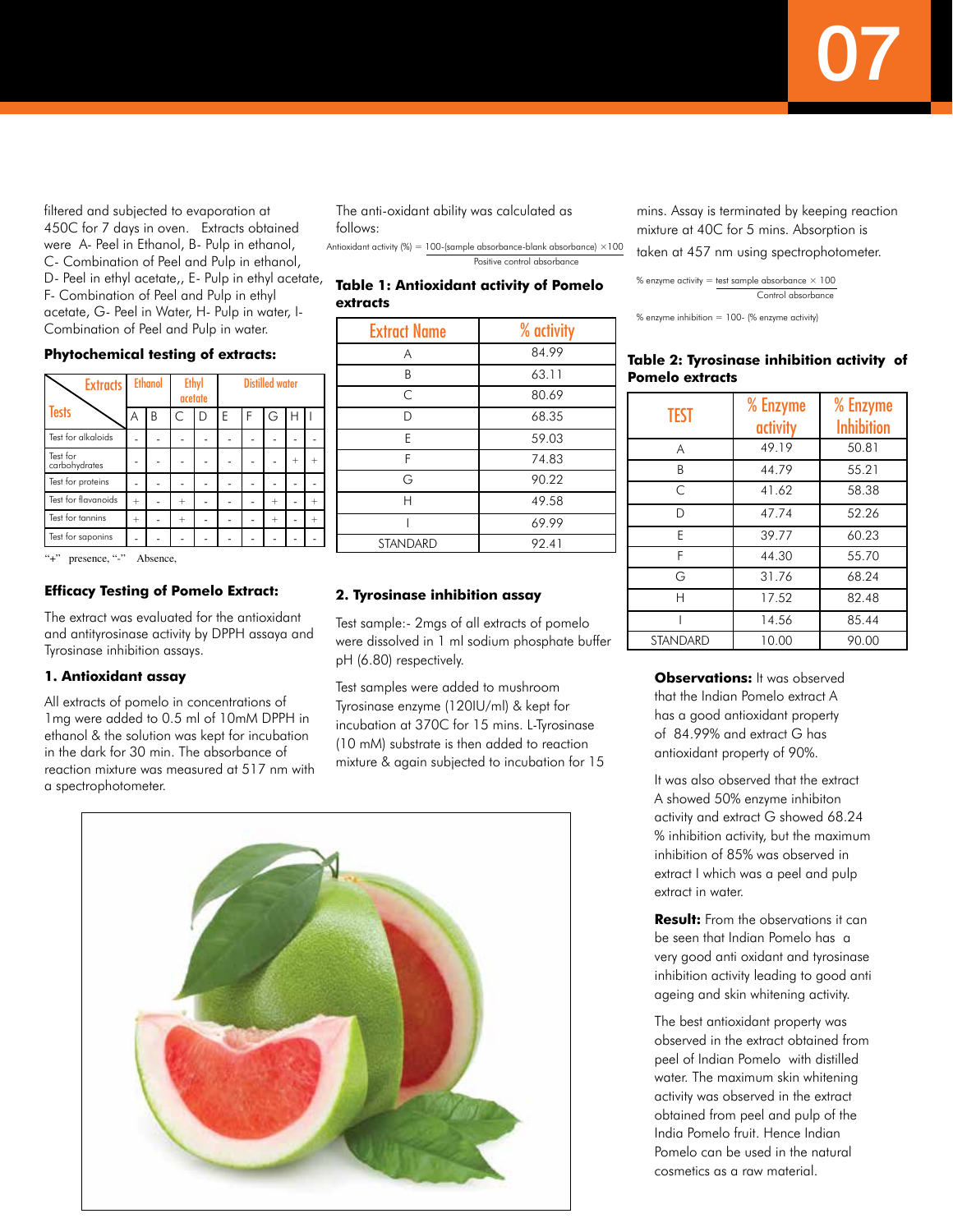### Nanostructured Lipid Carrier – a Second Generation Lipid Nanoparticles with Multiple Applicability in Cosmetic Science

#### **<sup></sup>Nabanita Mukherjee, <sup>b</sup>Rita Lala**

a School of Pharmacy, Anjuman I Islam's Kalsekar Technical Campus, New Panvel, Navi Mumbai-410206 b K.M.Kundnani College of Pharmacy, Cuff Parade,Mumbai- 400005

#### **Abstract:**

Nanotechnology is a science devoted to creation, modification and utilization of materials, devices, and systems in the nanometer size range. Second generation lipid nanopartcles named Nano Structured Lipid Carrier showed extreme applicability in current Cosmetics products. Current research shows that this colloidal carrier based cosmetic formulations has numerous advantage in terms of better occlusion, penetration of actives, sun protection, stability when compared with conventional creams .

#### **Key Words:**

Nano Structured Lipid Carrier, Colloidal carrier, Occlusion, UV blocker, Prolonged release

#### **Introduction**

Numerous applications of nanotechnology in the pharmaceutical and cosmetic have revolutionized the administration of drugs and cosmetics[1,2]. Solid lipid nanoparticles (SLN) were developed at the beginning of the 1990s as an alternative carrier system to emulsions, liposomes and polymeric nanoparticles. A novel approach in cosmetic and pharma came with the invention of second generation of lipid nanoparticles Nano structured lipid carrier in 2005(7). In the second generation of the lipid nanoparticle technology, the particles are produced using blends of solid lipids and liquid lipids (oils).NLC were developed to overcome some potential limitations associated with SLN. Compared to SLN, NLC show a higher loading capacity for a number of active compounds, a lower water content of the particle suspension and avoid/minimize potential expulsion of active compounds during storage[3]. . NLC are composed of physiological and biodegradable lipids exhibiting low toxicity and low cytotoxicity, that means an excellent tolerability [3]

#### **Current Research**

Nano structured lipid carrier increases skin hydration by " Controlled Occlusion Effect". The small size ensures a close contact to the stratum corneum and can increase the amount of drug penetrated into the skin[3]. The "Controlled Occlusion Effect" by NLC can be modified by their particle size and concentration [4].

Nanolipid carrier enhances the penetration of the actives through skin. An in vivo test comparing penetration of Co enzyme Q 10 into the skin after incorporation into an NLC suspension (NLC particles used in the two commercial products) and in an o/w emulsion showed clearly the superiority of the Nano carriers [4].



*Fig:1 The increase in human skin hydration after application of Cutanova Cream NanoRepair Q10 and a cream having the same composition but replacing the NLC by o/w emulsion for 42 days [3]*



*Fig 2:Penetration of Q 10 into the skin after incorporation into the NLC (as contained in NanoRepair) and after incorporation of Q 10 into a Miglyol o/w emulsion (both formulations having identical Q 10 content [4].*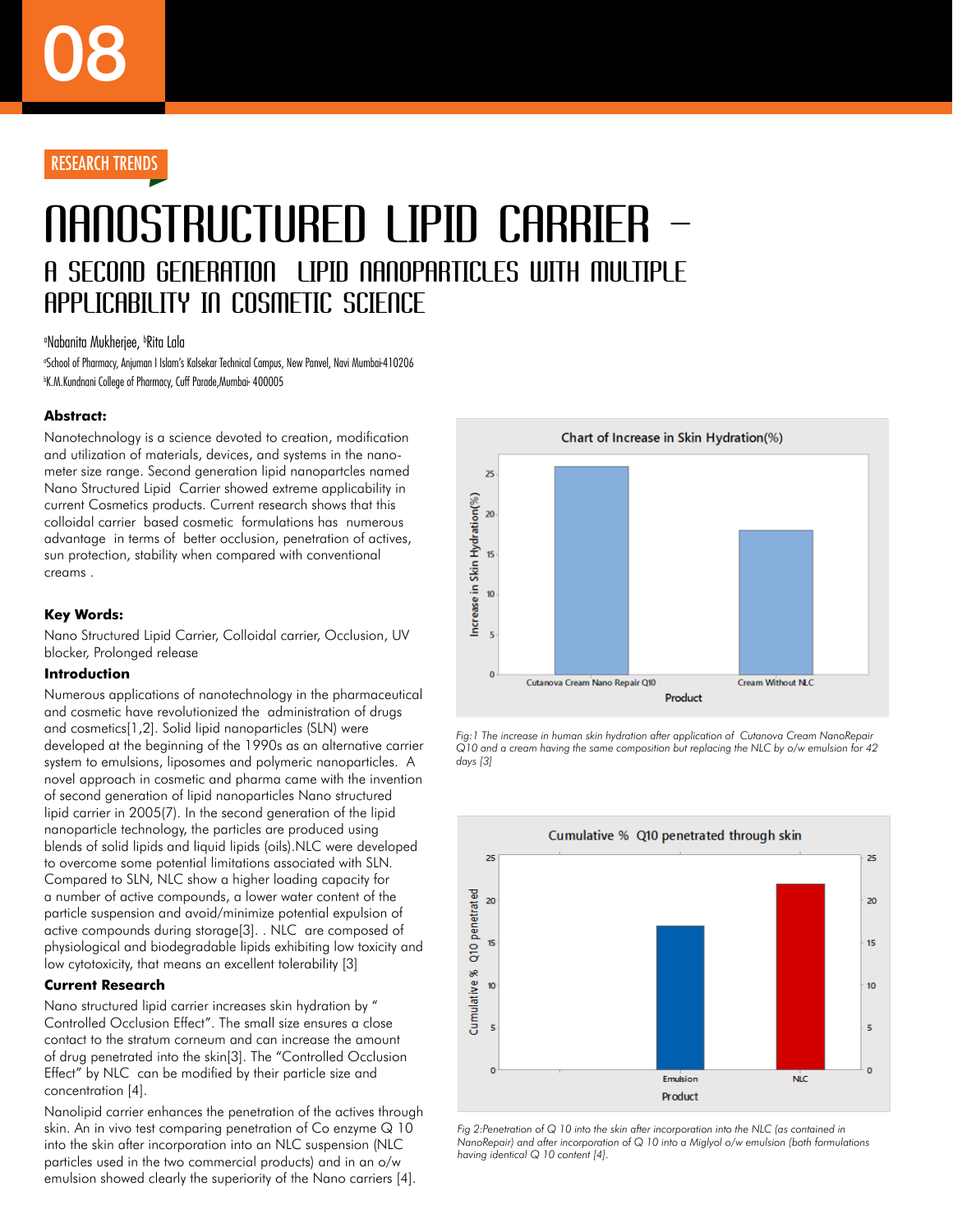09

## Occlusion effect Water evaporation from cream Tightly Packed lipid nanoparticles of NLC ( 2 µ particle size approx) (200 nm particle size approx.)

*Fig 3: Amsterdam ,Free University Technology Presentation 2007. Rainer H. Müller ( 7)*



*Fig 4:The peroxide value results of the oxidative stress test for NanoLipid Restore CLR and the reference emulsion at day 1 and after 9 days. The BCO in the NLC-based formula was better stabilized against peroxidation [3]*



Application of petrolatum to the skin is even more occlusive but leads to a less aesthetic, glossy skin appearance. In addition there are concerns that such a "100% occlusion" impairs "oxygen access" to the skin from the air

NLC posses significant stabilising activity as observed against Black Current Oil(BCO) and coenzyme Q10 in NanoLipid Restore CLR. [3,6]

Lipid nanoparticles showed to possess the characteristics of physical UV blockers. This feature is very important in order to formulate sun care products containing a lower amount of chemical sun filters but preserving their sun protection factor (SPF). A significant increase in SPF up to about 50 was reported after the encapsulation of titanium dioxide into NLC (5). Encapsulation of inorganic sunscreens into NLC is therefore a promising approach to obtain well tolerable sunscreens with high SPF[3]

#### **Conclusion**

Nanaostructured Lipid Carrier provides a new possibility of designing and formulating cosmetic products with -

better skin hydration,

penetration of actives,

sun protection,

sustained release and stability.

#### **References**

1]Montenegro L., Lai F., Offerta A., Maria GraziaSarpietro M.G.,Micicche L., Maccioni A.M., Valenti D., Fadda A.M.(2016).From nanoemulsions to nanostructured lipid carriers: A relevant development in dermal delivery of drugs and cosmetics. Journal of Drug Delivery Science and Technology,32 :100-112

[2]Moghimi S.M., Hunter A.C., Murray J.C.(2005). Nanomedicine: current status andfutureprospects.FASEB J.,19 :311-330.

[3]Pardeike J.,Hommoss A., MüllerR.H.I(2009).Lipid nanoparticles (SLN, NLC) in cosmetic and pharmaceutical dermal products.International Journal of Pharmaceutics, 366:170–184

[4] MüllerR.H., PetersenR.D. , Hommoss A.,Pardeike J. (2007). Nanostructured lipid carriers (NLC) in cosmetic dermal products. Advanced Drug Delivery Reviews, 59: 522–530

[5]Hernandez V., J.R.,Goymann M., C.C.( 2005). Novel nanoparticulatecarriersystem based on carnauba wax and decyloleate for the dispersion ofinorganic sunscreens in aqueous media. Eur. J. Pharm. Biopharm., 60, 113–122.

[6]Hommoss, A., SammanAI.M.,Müller R.H., (2007b). Stabilizat ion of chemically labileactives using nanostructured lipid carriers (NLC). In: Proceeding of the AnnualMeeting of the Controlled Release Society (CRS), Long Beach, USA.

[7]Amsterdam ,Free University Technology Presentation 2007. Rainer H. Müller

Email: nabanita.sg@gmail.com Email: r\_r\_lala@yahoo.co.in

*Fig 5:Release of benzophenone-3 from emulsion is twice as high as from NLC dispersion (Nano Pearls)(7).*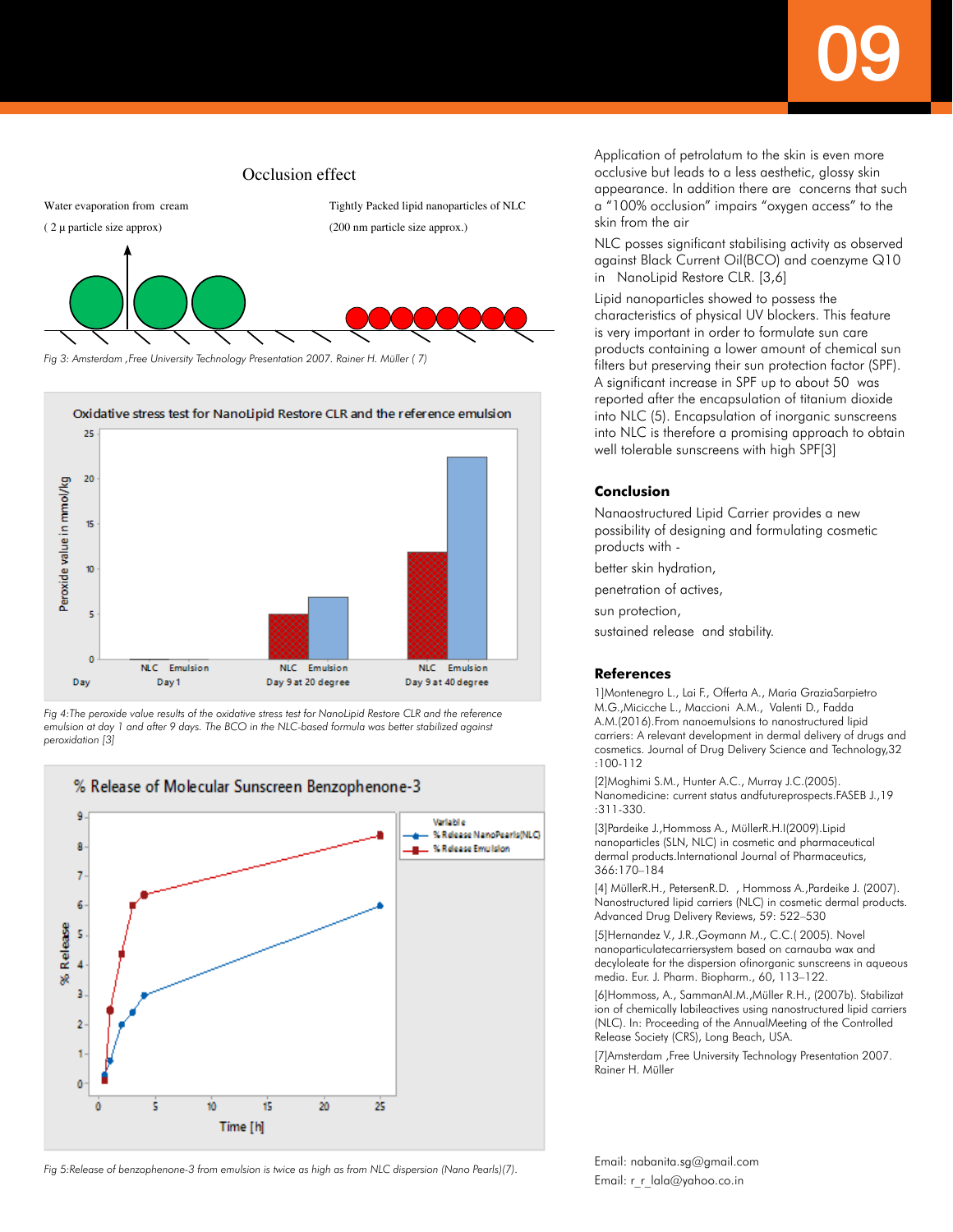#### Report of ISCC

#### Seminar on "Sunscreen - Chemistry & Formulations" on 16th of July, 2016 Saturday at V.G. Vaze College, Mulund.

With aview to help the formulators understand the challenges of formulating Sunscreens with synonyms like maximum SPF, Matt Finish, Stable SPF throughout shelf life, Water Repellency, good Sensorial feel, Perfect Quality,Sprayable etc.;The seminar was conducted by one of the recognized and eminent speaker from the industry Mr. Philip Jacobs. Market Development Manager – South Asia, Beauty & Personal Care, Hallstar - Singapore.



#### Influence of climate on sensory properties of sunscreens on 18th January 2017 at Vaze kelkar college.

The presentation by Vincew wnt HUBICHE, Personal Care Application Lab Manager, Gattefosse SAS France focused on the following key elements. The development of suncare products, already complicated by regulatory constraints, is made more difficult by the variable needs of consumers across the same continent.

It is well known that the skin feel of a suncare product is strongly influenced by the UV filters, in particular in the case of high SPF formulations. Recent studies have shown that the environmental conditions should also be considered as they influence the perception of texture and skin feel. It was attended by the people from the Industry and academia.





#### "PICASSA III 2016" - 360 Degree Cosmetics

The Indian society of cosmetic Chemists in collaboration with Department of Cosmetics and Perfumery, V. G. Vaze College held its Annual International Scientific seminar "PICASSA III 2016" in the month of September 2016 in Mumbai. This biyearly event is organized to promote research in the cosmetic industry as well as provide advanced technical knowhow to the students and the industry personals so as to help them increase their knowledge for future research.

It was indeed a great event with over 260 participants. It was good to see participation from students from Nagpur, Amravati, Navi Mumbai, Ulhasnagar, Thane, Palghar and Mumbai, both from Pharma as well as Cosmetics faculty. There was lot of excitement amongst the students. The Industry participation & interaction was highly appreciated, added lot of value to the show."



#### HPCI- ISCC Industry Meet 3rd March 2017.

HPCI- ISCC Industry Meet was organised on 3rd February 2017 at Indo German Chamber of Commerce,German House,2, Nyaya Marg, Chanakyapuri New Delhi 110021, Was a big success. On this occasion "Innovative Naturals - The Current Trend" was presented by Dr. Renuka Thergaonkar to the gathering.Approx. 45 people from the Industry attended the seminar. The DELHI chapter of ISCC was launched. Mr.U.K. Dasgupta shall be in charge. This chapter shall serve the states of Delhi, Punjab, Haryana, HP and J&K.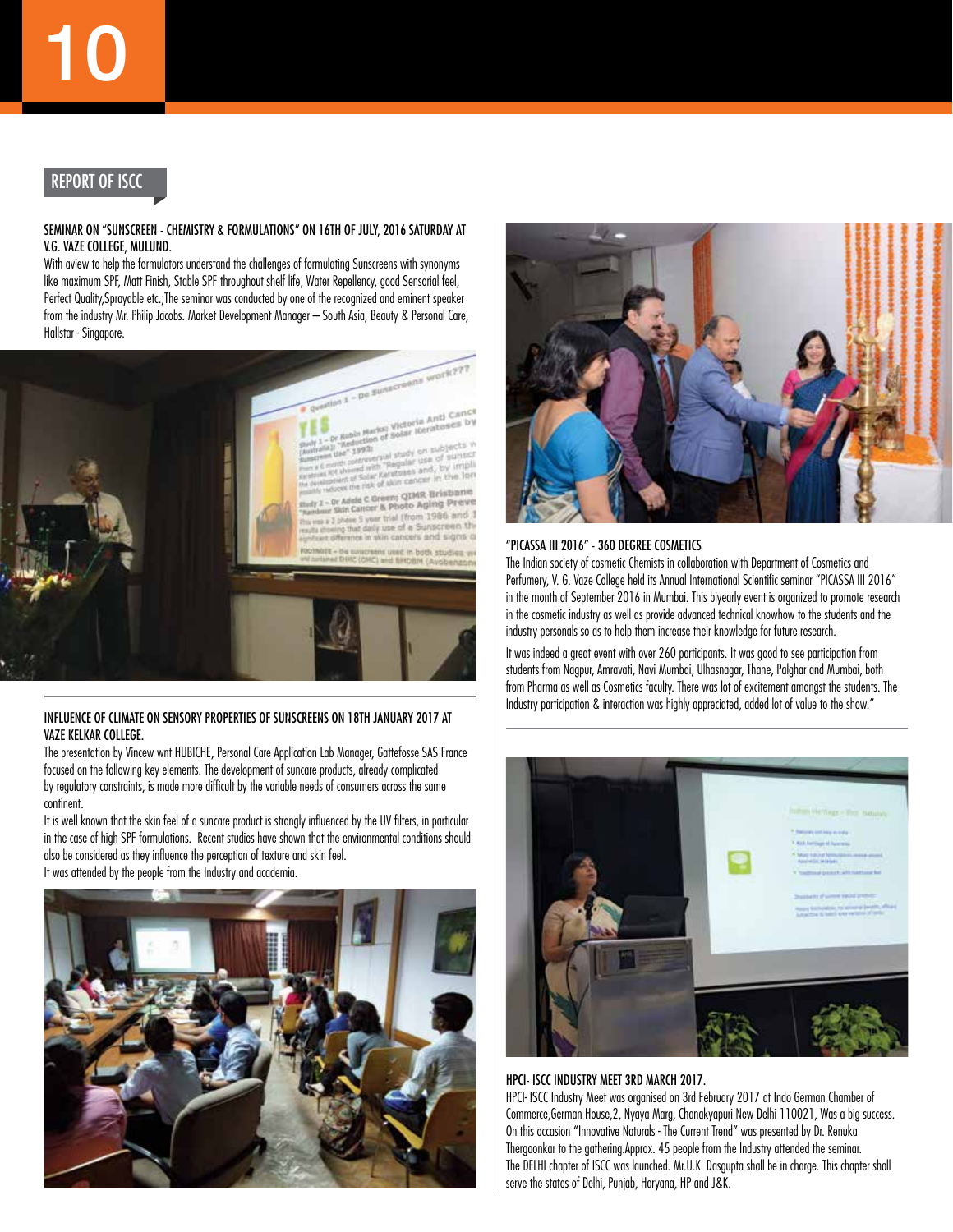#### event calendar 2017

**Cosmoprof 2017** 20 MARCH 20 *Bologna, Italy Europe*

**BEAUTY Düsseldorf 2017** 31 March - 02 April 2017 *Düsseldorf, Germany Europe*

**in-cosmetics Global 2017** 04 - 06 April 2017 *London, UK Europe*

**HBS 2017** 10-11 APRIL 2017 *Mumbai, India*

**Intercharm Russia 2017** 20 - 22 April 2017 *Moscow, Russia Europe*

**Home and Personal Care in India 2017** 25 - 26 April 2017 *Mumbai, India Asia*

**Cosmetic Regulations 2017** 27 April 2017 *Reading, UK Europe | Regulatory*

**Beautyworld Middle East 2017** 14 - 16 May 2017 *Dubai, UAE Africa ME* 

**ASCS Conference and HPCI Iran 2017** 15 - 17 May 2017 *Kerman, Iran Africa ME* 

**INNOCOS summit 2017** 16 - 17 May 2017 *Dubai, UAE Africa ME* 

Delfin



**14th International Sun Protection Conference**  $6 - 7$  IUN 207 *London UK Europe | Sun Care*

**HBA Global Expo & Conference 2017** 13 - 15 June 2017 *New York, US North America*

**in-cosmetics Korea 2017** 20 - 22 June 2017 *Seoul, Korea Asia*

21 - 22 June 2017 *Munich, Germany Europe*

**f&f 2017 (flavours & fragrances)** 27 - 28 June 2017

### **Cleanroom Technology Conference**

12–13 September *National Conference Centre, irmingham, UK,Europe*

**in-cosmetics Latin America 2017** 20 - 21 September 2017

*Sao Paulo, Brasil Latin America*

**Beyond Beauty Asean 2017** 21 - 23 September 2017 *Bangkok, Thailand Asia*

**IFEAT 2017** 24 - 28 September 2017 *Athens, Greece Europe*

**in-cosmetics North America 2017** 11 - 12 October 2017 *New York, US North America*

**IFSCC 2017 24th Conference** 23-25 OCTOBER 2017 *Seoul, South Korea R and D | Asia*

**in-cosmetics Formulation Summit**

**2017** 24 - 26 October 2017 *London, England Europe*

**HPCI Turkey 2017** 25 - 26 October 2017 *Istanbul, Turkey Asia*

**in-cosmetics Asia 2017** 31 October - 02 November 2017 *Bangkok, Thailand Asia*

**Cosmoprof Asia 2017** 14 - 17 November 2017 *Hong Kong Asia*

### $\mathbf{\mathcal{C}}$ *nvig*BE

#### **EnvisBE Solutions Pvt. Ltd.**

**The 'One-Stop-Shop' for all your requirements from 'Taking an Idea' to 'Converting it into Reality'**

**Cosmetics, Foods, Personal Care, Home Care, Fabric Care, Pharmaceuticals** 

#### **Our Areas of Expertise**

**Information Sourcing Patenting & IPR Product Development Clinical Trials Sensory Evaluation Technology Transfer Techno-Legal & Regulatory Systems & Procedures Knowledge Management** 

**We also provide customised & tailor-made Training Programmes, Workshops & Seminars for Corporates, Academia & Students on IPR, KM, Sensory & Performance Evaluation, Clinical Trials, Regulatory, QMS, etc.**

**Website: www.envisbesolutions.com Email: info@envisbesolutions.com Tel: +91 (22) 24473051** 

**Come, Leverage our Expertise to Create the Future of Your Dreams** 



¥ **VapoMeter** 

- 
- 
- 
- ¥ **MoistureMeterD**
- ¥ **SkinGlossMeter**
- SebumScale
- 
- **SkinFibroMeter**
- 
- 
- **DMC software**

**EnvisBE Solutions Pvt. Ltd. are the Sole Representatives for Delfin Instruments in India** 

**WORLD LEADER IN PORTABLE** 

WWW.DELFINTECH.COM

SKIN RESEARCH INSTRUMENTS



- ¥ **MoistureMeterSC**
- ¥ **MoistureMeterEpiD**
- ¥ **MoistureMeterD**
- **Compact**
- 
- 
- ¥ **ElastiMeter**
- 
- **SkinColorCatch**
- **Eye-VapoMeter**
- ¥ **RoomSensor**
- 

## **CosmeticBusiness Munich 2017**

*Bangkok, Thailand Asia* **INNOCOS summit 2017**

29 - 30 June 2017 *Lisbon, Portugal Europe*

#### **SCS Annual Conference - Naturals in Cosmetic Science 2017** 4-5 IUIY 2017 *London, UK Ingredients | Europe*

## **2017**

**Cosmoprof North America 2017** 09 - 11 JULY 2017 *Las Vegas, US North America*